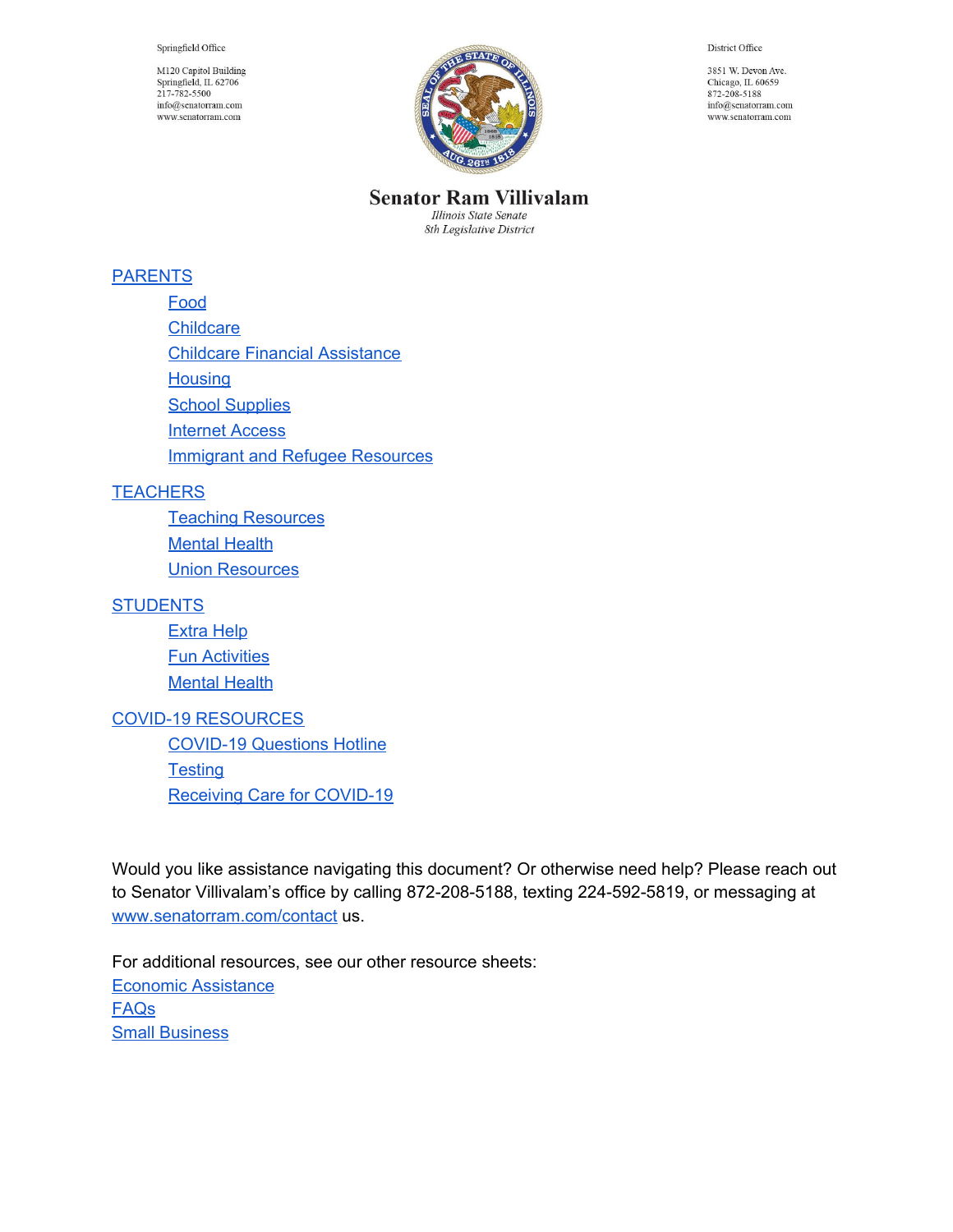# PARENTS

## <span id="page-1-1"></span><span id="page-1-0"></span>*Food*

### SNAP & P-EBT

If you need assistance with food, please apply for SNAP (food assistance), cash, and medical assistance at [ABE.illinois.gov](http://abe.illinois.gov/) or by calling the ABE Call Center at 1-800-843-6154. Check your application status, review benefits, and report changes through Manage My Case on [ABE.illinois.gov.](http://abe.illinois.gov/)

Illinois has been approved to provide Emergency Allotments for September to active SNAP households and SNAP applications approved for September benefits. The Emergency Allotments bring the SNAP households current monthly allotment up to the full maximum monthly allotment for the household size.

**Even if you are not eligible for SNAP, if your child receives free or reduced lunch at school, you may be eligible for Pandemic EBT SNAP Benefits (P-EBT), a special benefit that can help buy food for your school age children 3 to 22.** If you are already receiving SNAP Benefits, you will automatically receive P-EBT Benefits.

To learn more about [P-EBT,](https://www.dhs.state.il.us/page.aspx?item=124142) click here. You can apply online at [ABE.illinois.gov](http://abe.illinois.gov/).

If you have any issues, questions, or concerns please contact Outreach Director Veton Hasku via email at [veton@senatorram.com](mailto:veton@senatorram.com) or call/text 224-592-2819.

#### *UPDATE:*

USDA has given approval to Illinois to issue a second round of P-EBT benefits for certain children for the Fall 2020-2021 school year.

Illinois will issue P-EBT benefits to eligible children in the school year 2020-2021, through September 30.

The child's eligibility through September 30, 2020 depends both on the child's status as a recipient of free or reduced-price school meals and the qualifying status of the school in school year 2020-2021.

Illinois will identify children who would have received free or reduced price meals at the school if not for the school's public health related school closure in school year 2020-2021 through the following:

§ Illinois issued P-EBT benefits to the child for any part of school year 2019-2020, § Child is found eligible through the current Direct Certification process between the Illinois State Board of Education (ISBE) and Illinois Department of Human Service (IDHS) for children on SNAP.

#### **P-EBT qualifying school specific scenarios:**

Ø **The school year begins with in-person instruction but subsequently closes without meal services at the school:**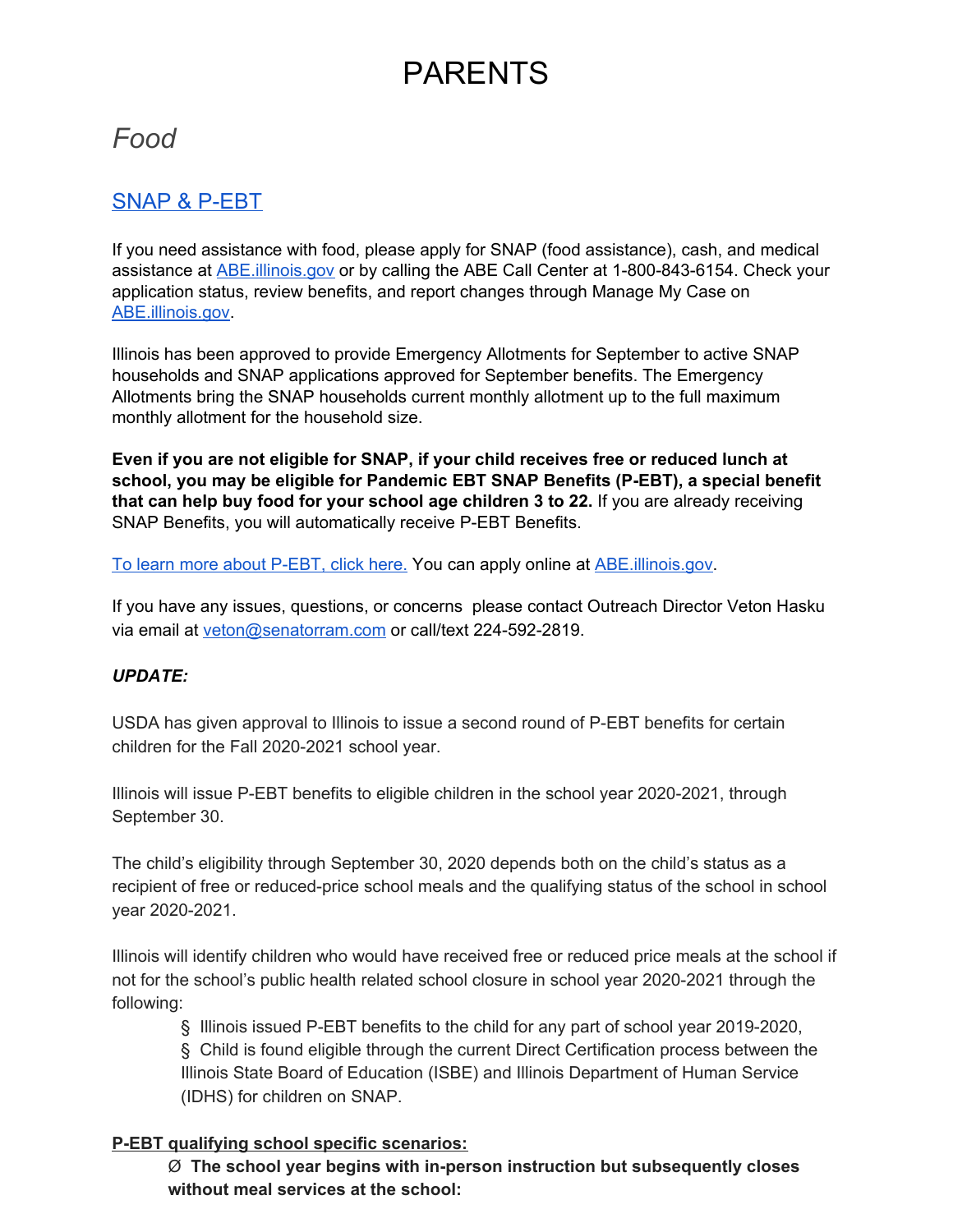P-EBT is available to eligible children when a school is physically closed to students for five consecutive days during a public health emergency. This includes when instruction is virtual or temporarily suspended. In these cases, **P-EBT is available to eligible children after the school has been closed for five consecutive days.**

#### Ø **Schools with entirely virtual operations without meal services at the school:**

**P-EBT is available** where the closure of a school building for five consecutive days due to a public health emergency results in entirely virtual operations.

#### Ø **Hybrid model – school combines in-person and virtual instruction:**

Some schools may begin the school year with a hybrid of in-person and virtual operations. For students receiving in-person instruction, NSLP and SBP meals are the appropriate mechanism for providing meals and P-EBT is not available for the students. Students who do not attend class in-person do not benefit from an NSLP/SBP meal service at the school**. P-EBT is available to virtual learning students for virtual learning periods lasting at least 5 consecutive days**.

Districts with a completely virtual schedule will get P-EBT for 9 eligible days in August and 20 eligible days in September.

School Districts with a hybrid schedule will get P-EBT for 5 eligible days in August and 10 eligible days in September.

Families will receive \$5.86/ day for each eligible child

- § (\$5.86 x Number of school days in the month)
- § Calculated for the number of days the schools were closed due to the pandemic.

**There is no IDHS plan to re-open the application process for parents to apply. For those parents who applied by the August 31, 2020 deadline, those applications are being considered.**

**IDHS is still processing the applications for the March-June P-EBT benefits. The issuance of additional P-EBT benefits will allow IDHS to issue benefits for eligible children for August and September, 2020.**

If you have any questions about the P-EBT program, please call the Hunger Hotline at **1-800-359-2163.**

## FOOD PANTRIES & FOOD DELIVERY

If you are experiencing food insecurity, you can click [here](https://drive.google.com/open?id=1CbPIBMtKCfaMrmQt78mszLE1_6iGhXxb&usp=sharing) to view a map of the food pantries in District 8 or all food pantries in the Chicagoland area at this [website](https://www.chicagosfoodbank.org/find-food/).

#### **Nile Township Food Pantry**

- 5225 Main Street, Annex Building, Skokie, IL. 60077
- Hours:
	- Monday, Wednesday, Thursday, and Friday 9:30am-11:30am; 1:00pm-3:30pm
	- Tuesday 9:30am-11:30am; 1:00pm-3:30pm; 4:30pm-6:30pm
	- Please be advised that last entries are 10 minutes before closing.
	- $\circ$  The food pantry is closed on the last two business days of every month to clean and restock shelves.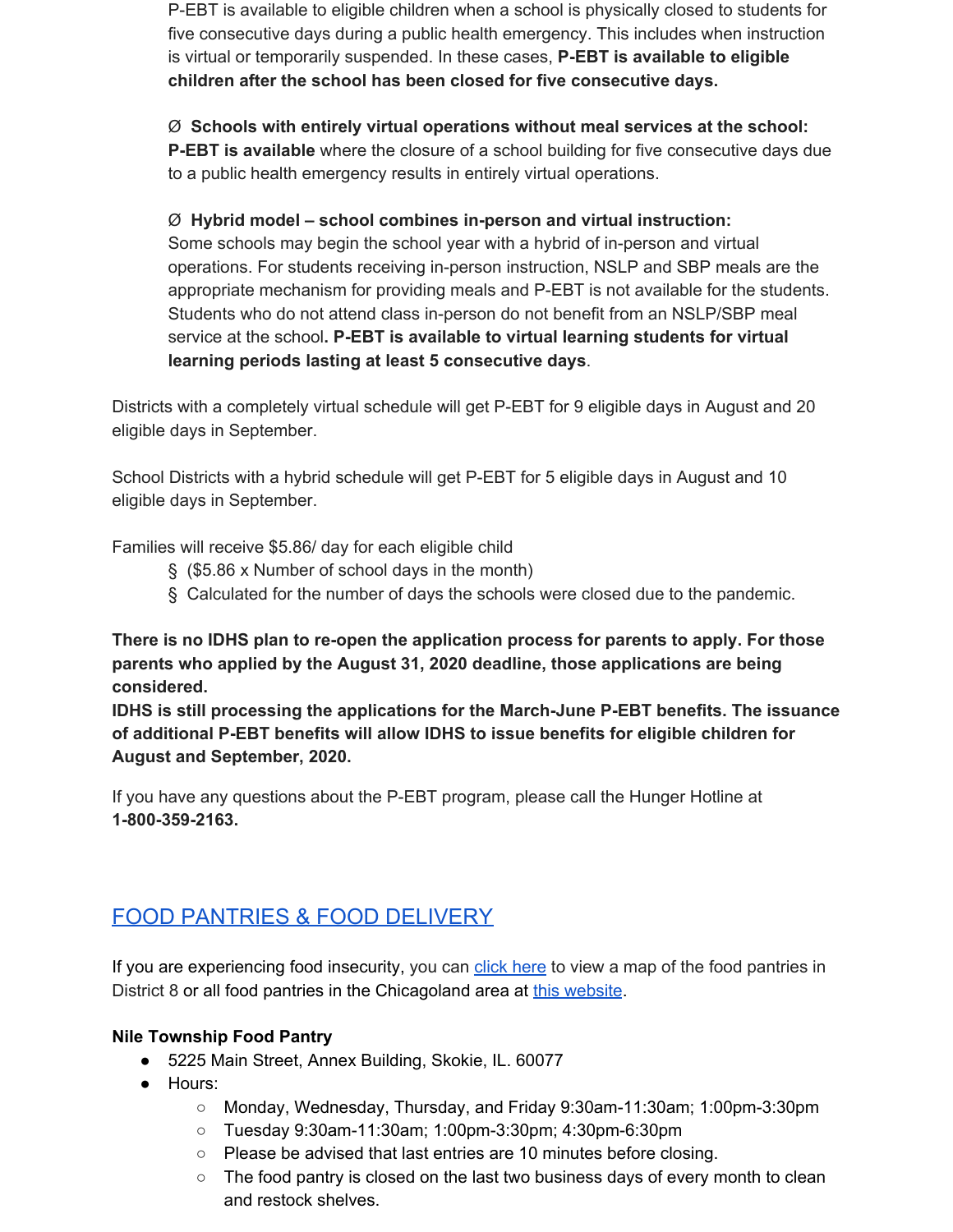- 847-983-0073
- ID Requirements: Current IL state ID or Driver's License AND must be Niles Township Resident

#### **The Harvest Food Pantry + Clothing Assistance**

- 2945 Howard Street, Evanston IL. 60202 (behind Jewel-Osco on McCormick and Howard)
- Hours:
	- Wednesday 6:00pm-8:00pm
	- Third Saturday of the month 10:00am-12:00pm
- 847-328-4544
- ID Requirements: Must have current and valid photo ID or driver's license with IL address.

Bene Shalom (Skokie Residents Only)

- 4435 W. Oakton St., Skokie, IL 60076
- Hours: Thursday 11:00am-1:00pm
- 847-677-3330
- ID Requirements: Current photo ID showing or driver's license showing Skokie residency

Mihut's Romanian Mission Food Pantry

- 7301 N. Caldwell Ave., Niles, IL 60714 (behind Bethany Church) Enter through door #3
- Hours:
	- Thursday 6:30pm-8:30pm
- 773-255-4828
- ID Requirements: Current photo ID or driver's license showing IL residency.

Increasing the Number of Meal Sites Throughout the City for CPS Families

Beginning Tuesday, September 8, there will be more than 450 meal sites for the 2020–21 school year. Students, parents, or guardians may pick up free meals at the nearest school from 8 a.m. – 1 p.m. Monday through Friday. Please find the nearest meal distribution si[t](https://t.e2ma.net/click/5apjdn/t5sldm/1z9k2df)e using this [map](https://t.e2ma.net/click/5apjdn/t5sldm/1z9k2df) which will be updated this Friday (9/4) with the latest set of meal sites. If families are unable to visit a meal site in-person, the district will continue to provide free delivery for those who need additional support.

The district's 277 summer meal sites will be closed this Friday, September 4 and Monday, September 7 so that our nutrition staff can spend Labor Day at home with their families

## <span id="page-3-0"></span>*Childcare*

## Finding [Childcare](https://childcare.gov/)

[Childcare.gov](https://childcare.gov/) helps parents access safe and quality childcare services in their community. It allows you to search for quality childcare centers in your area and access financial assistance information.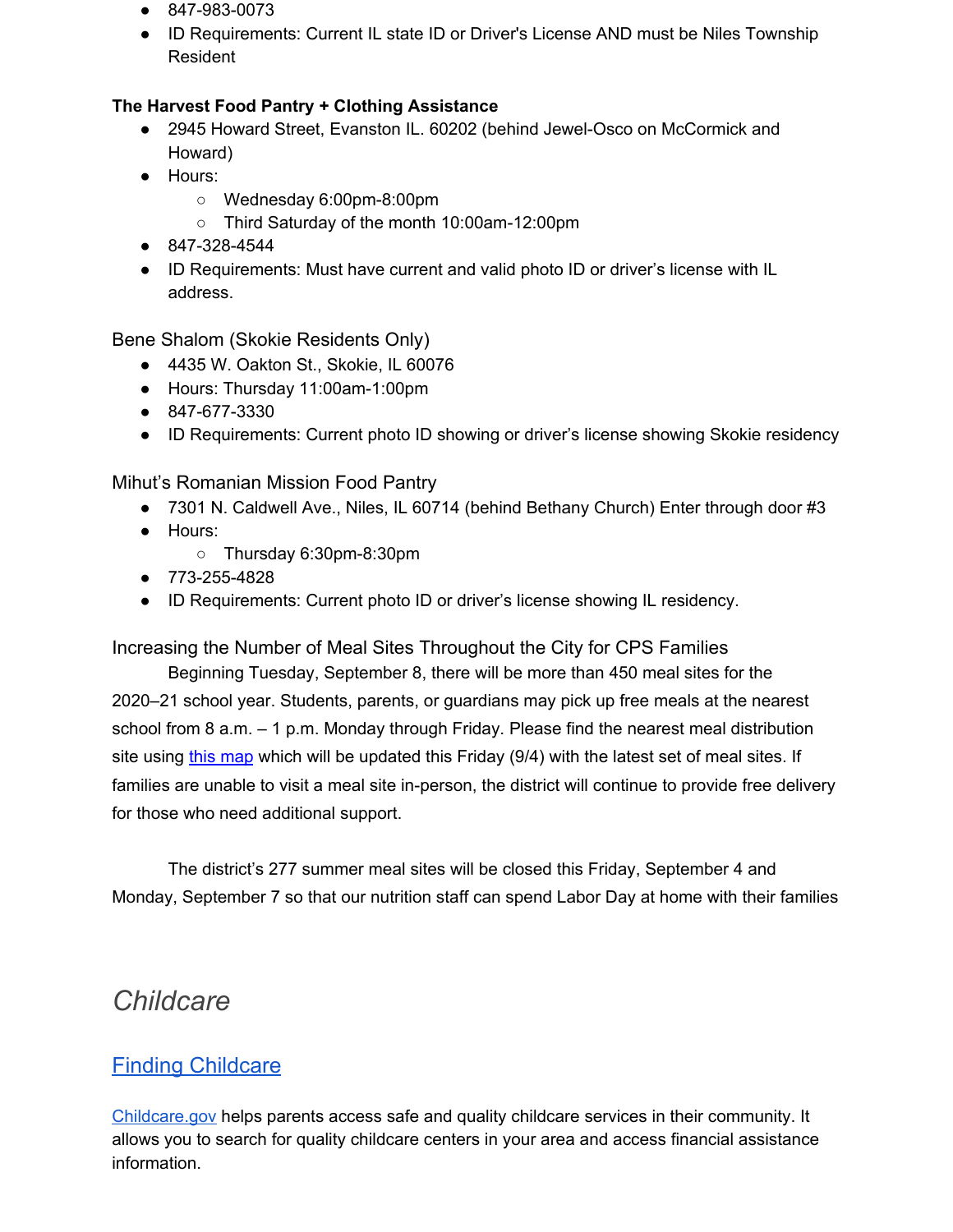The Illinois Department of Children and Family Services has a search engine that allows you to search for day care in your area. Click here to access **DCFS** [sunshine.](https://sunshine.dcfs.illinois.gov/Content/Licensing/Daycare/ProviderLookup.aspx)

### Chicago Public Schools [Childcare](https://docs.google.com/forms/d/e/1FAIpQLSeClUC8ZD-cbvkxmgKzT6X09qFd_X2uLhCaU2QzLgx_jMHZfw/viewform)

CPS is working on a plan to provide free child care for at least the first quarter of this school year. Fill out this [survey](https://docs.google.com/forms/d/e/1FAIpQLSeClUC8ZD-cbvkxmgKzT6X09qFd_X2uLhCaU2QzLgx_jMHZfw/viewform) to learn more about tentative plans and to express interest and share feedback. Feedback is due by September 1, 2020. This sheet will be updated as more details are available.

## [Assistance](https://www.actforchildren.org/for-families/finding-child-care/) Navigating Childcare Options

Illinois Action for Children can help caregivers find reliable, quality childcare for free. POaren Consultants provide free, customized list of child care referrals. They can be reached at 312.823.1100 (press 3) or email [referrals@actforchildren.org.](mailto:referrals@actforchildren.org)

## Albany Park Community Center (APCC)

The Albany Park Community Center offers comprehensive, high-quality pre-k & childcare for children 2-5 years of age. They provide affordable pricing options for all families based on household income. Their team of Family Service Workers can provide service to parents and families interested in enrolling and answer any questions they may have. To get in contact with the APCC, please visit their website at [https://www.apccchgo.org/early-education.](https://www.apccchgo.org/early-education)

## <span id="page-4-0"></span>*Childcare Financial Assistance*

## Child Care [Assistance](https://www.dhs.state.il.us/page.aspx?item=104995) Program (CCAP)

The Illinois Department of Human Services Child Care Assistance Program may be able to help you pay for childcare. To qualify, you must: live in Illinois, be employed or going to an eligible educational activity, have children younger than 13 (children with special needs may be eligible up to the age of 19), and have family income below allowable limits.

To learn more and [apply](https://www.dhs.state.il.us/page.aspx?item=104995) click here. Paper and online applications are available; online applications are recommended.

### Niles Township Child Care Scholarship

Financial assistance is available to eligible Niles Township residents for childcare. Scholarships are awarded based on income eligibility and residential requirements for children up to 5 years of age. The daycare/childcare facility must be a state approved and or licensed facility/program. For additional information please call: 847-673-9300 or direct your questions by e-mail to: [ldavis@nilestownshipgov.com.](mailto:ldavis@nilestownshipgov.com)

Apply for the [scholarship](http://nilestownshipgov.com/child-care/) here.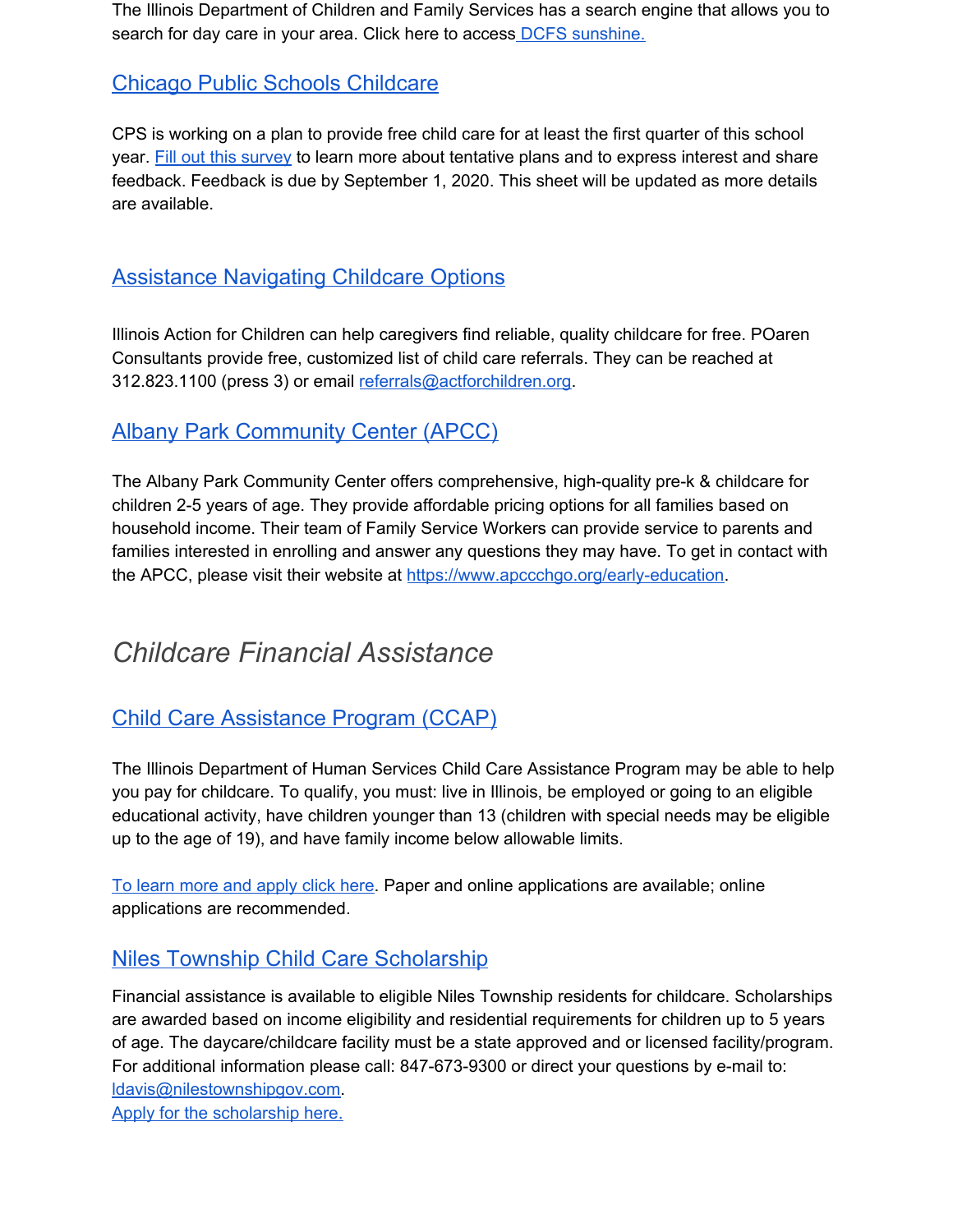## <span id="page-5-0"></span>*Housing*

### **Emergency Mortgage Assistance Program**

With increased funding to the Illinois Housing Development Authority, IHDA will provide \$15,000 grants to Illinois homeowners who are struggling to pay their mortgage. The governor's office believes the Emergency Mortgage Assistance Program will help about 10,000 renters who are struggling to pay their bills.

The grants will launch on August 24 and run through the end of the year. Website to apply: <https://ema.ihda.org/>

## Lawyer's Committee for Better Housing

Lawyers' Committee for Better Housing (LCBH) is the only non-profit law firm in the Chicago area that focuses solely on low and moderate income renters in the private housing market. LCBH empowers truly disadvantaged renters, prevents wrongful eviction, and fights sub-standard living conditions to ensure all our Chicago neighbors can have a safe and decent place to live.

LCBH is available to help for free with eviction and other housing-related matters.

Click here for the LCBH [website](https://lcbh.org/) and click here to [access](https://lcbh.org/get-legal-help) FREE LCBH legal help.

## **Eviction**

Click here for a helpful graphic that walks you through the eviction [process](https://www.legalaidchicago.org/wp-content/uploads/2020/03/COVID-eviction-flyer-updated-6.3.2020.pdf) and helps you answer the question: Can I be evicted?

The graphic was created by Legal Aid Chicago. Click here for more [resources](https://www.legalaidchicago.org/) from LAC.

### Financial Assistance (Niles Township ONLY)

Niles Township has created a fund to specifically respond to the needs of our residents that have experienced personal and financial hardship. If you would like to apply, please see the documents below for more information on eligibility requirements and how to apply. Eligibility [Requirements](https://drive.google.com/file/d/1qNlyJ71K5kfTeP4nx4Zg9lTo_y1AEy26/view?usp=sharing) **[Application](https://drive.google.com/file/d/1KMfZc7HXWEfxbwEf_ps_sWYLN6A17TzY/view?usp=sharing)** 

### **Chicago**

Chicago Homelessness Prevention Call Center: Dial 3-1-1 or 312-744-5000 and ask for "Short-Term Help." (TTY Access is available for callers using specialized TTY equipment due to hearing problems: 312.948.6817.) Call Center staff will assess your eligibility for financial assistance and other community resources, then refer you to partner agencies that can help. The Call Center is open Monday through Thursday, 8:30 a.m. to 4:30 p.m.

### Suburban Cook County Homeless Prevention

Suburban Cook County Homeless Prevention Call Center: If you need financial assistance with Mortgage, Rent Payments, Rent Deposits, Utility Payments, or other housing issues please call the Homeless Prevention Call Center at 1-877-4-Cook-15 (1-877-426-6515). Listen carefully to the prompts to choose which kind of help you need.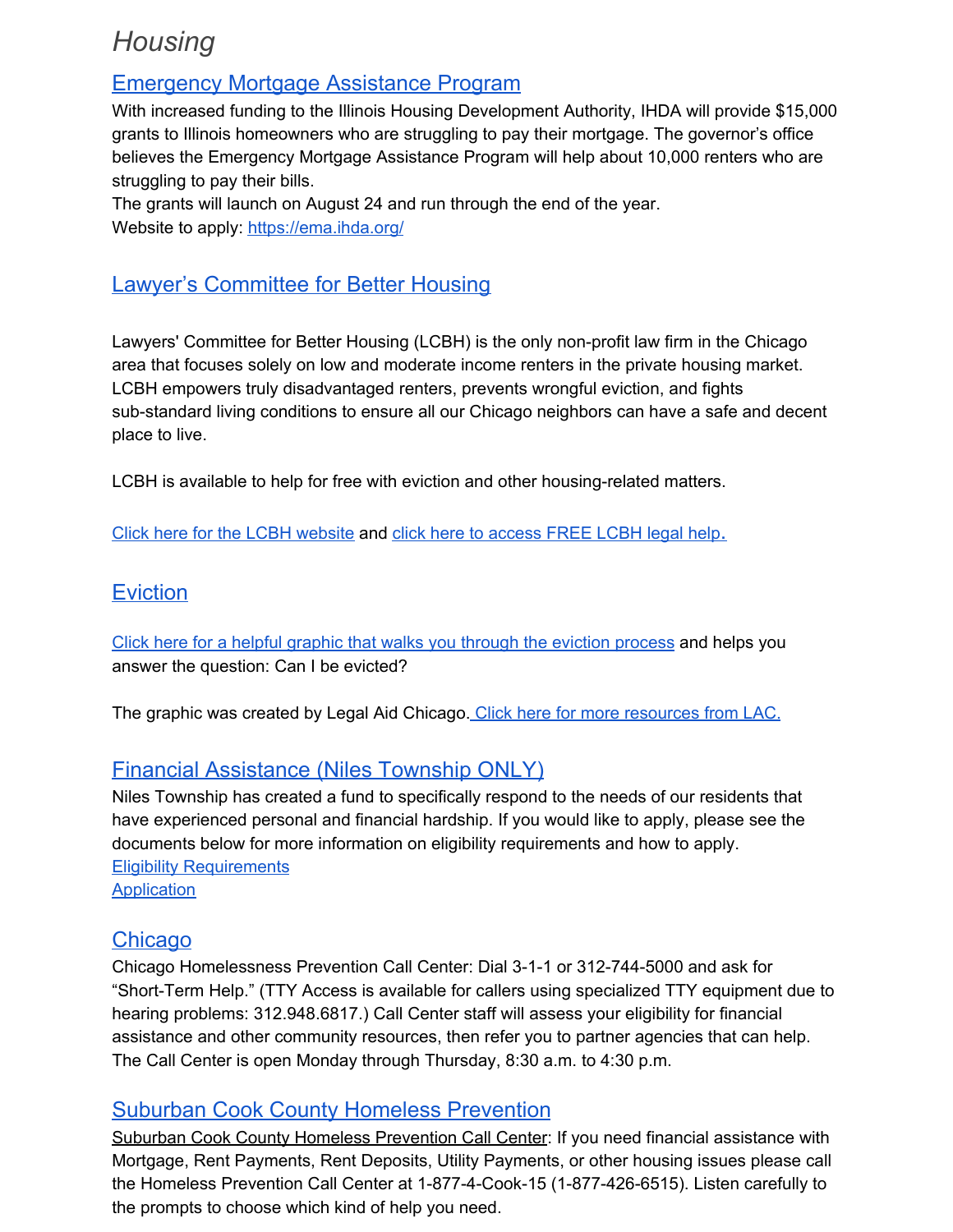## <span id="page-6-0"></span>*School Supplies*

## [Vietnamese](https://files.constantcontact.com/a6cecb67401/51ad73ce-644b-4fb7-b1e8-047c9553946a.pdf) Association of Illinois - Back to School Kits

VAI is giving away 400 complimentary back to school kits on October 1 from 4-7PM. If you cannot make that time, email [lynn.barlow@hnvi.org](mailto:lynn.barlow@hnvi.org) to arrange another pick up time.

Families are eligible if they qualify for Medicaid, free or reduced lunch, SNAP, or HUD. There are 4 types of kit: PK-1st grade, 2nd-5th grade, 6th-8th grade, 9th-12th grade.

Click here to learn [more.](https://files.constantcontact.com/a6cecb67401/51ad73ce-644b-4fb7-b1e8-047c9553946a.pdf)

### Albany Park Community Center School Supply Giveaway

The Albany Park Community Center will host a contact-free School Supply Pick-Up at the center (5101 N Kimball Ave, Chicago, IL 60625) on September 10 from 5:00 - 7:00pm (while supplies last).

## <span id="page-6-1"></span>*Internet Access*

Various broadband providers and mobile carriers are offering free or low-cost access in response to the COVID-19 pandemic. The National Digital Inclusion Alliance has [information](https://www.digitalinclusion.org/free-low-cost-internet-plans/) on providers and programs offering free or low-cost [broadband.](https://www.digitalinclusion.org/free-low-cost-internet-plans/) Please visit the [DCEO](https://www2.illinois.gov/dceo/ConnectIllinois/Pages/LowCostBroadband.aspx) website for more information.

Getting [Connected](https://docs.google.com/document/d/1ejwEUTt56mDdcNUDQ2oLFlL--qhC3qe-lhlOe5mD4gs/edit?usp=sharing) to the Internet Guide from Chicago Public Schools Here is a map of drive-up internet hotspots [throughout](http://illinois.maps.arcgis.com/apps/webappviewer/index.html?id=23e8046edd2940bc8ad3ad1725e47cd0) the state.

## Connecting CPS Families to High-Speed Internet Service for FREE

Tell Your Friends, Family, or Students About Chicago Connected Eligible CPS families can now receive high-speed internet in their homes immediately at no cost for up to four years. There are no installation or upfront equipment fees and families are not required to provide a social security number.

Families can find out if they are eligible through Chicago [Connected's](http://cps.edu/getconnected) eligibility tool. If eligible, families will be provided an activation code for Comcast or RCN. Families can also connect with their child's school to confirm their eligibility and receive an activation code.

#### If You Are a CPS Parent, Do You Know Your Child's CPS Email?

Your child will need to access their CPS account for the first day of school. Attendance and classroom participation will be tracked through their CPS email. If you do not know your child's CPS login, connect with your school and ask for assistance as soon as possible. This is how your child will access their classroom instruction and assignments while learning at home.

## Lifeline (Phone & Internet)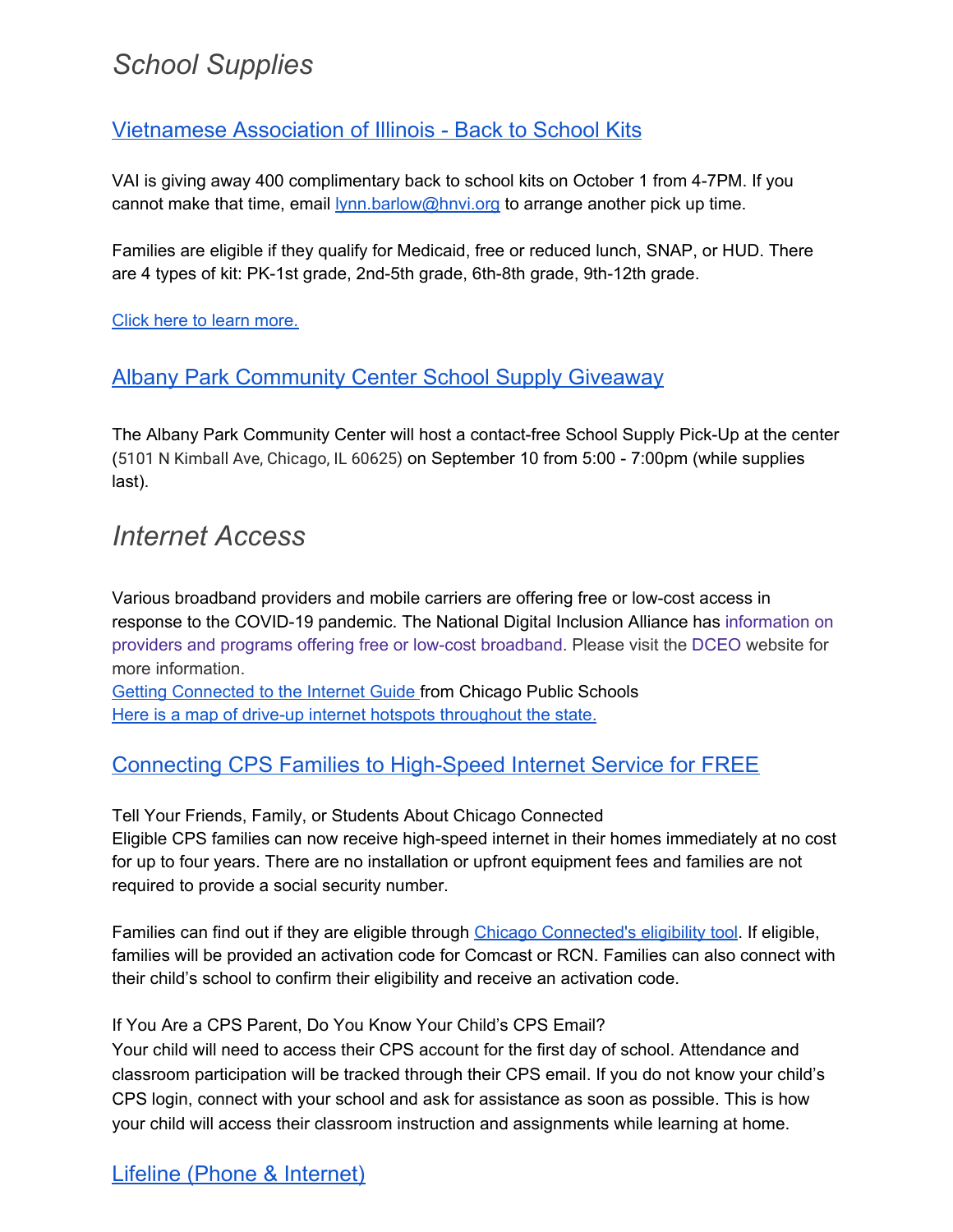The Lifeline program is a federally-funding program to provide reduced cost phone and internet service to eligible families and individuals so that they can stay in touch with loved ones, medical professionals, employers, and more. The benefit may be used on one the following: one landline telephone, one cell phone with or without internet access, or one home broadband subscription per household.

You can find participating companies by [using](https://marjoriecommunications.us4.list-manage.com/track/click?u=1ddc5e53f4bad1031a01384fe&id=2968cdb6b3&e=7b4aa491e7) this tool from the FCC or on this [list](https://marjoriecommunications.us4.list-manage.com/track/click?u=1ddc5e53f4bad1031a01384fe&id=f893f76cd2&e=7b4aa491e7) of [participating](https://marjoriecommunications.us4.list-manage.com/track/click?u=1ddc5e53f4bad1031a01384fe&id=f893f76cd2&e=7b4aa491e7) companies from the ICC. Many Lifeline providers have the application process built into their website, but consumers may also apply directly through the National Verifier. To apply using the National Verifier, use the FCC's online [verification](https://marjoriecommunications.us4.list-manage.com/track/click?u=1ddc5e53f4bad1031a01384fe&id=338afc3535&e=7b4aa491e7) portal at [https://www.lifelinesupport.org/](https://marjoriecommunications.us4.list-manage.com/track/click?u=1ddc5e53f4bad1031a01384fe&id=b128c43506&e=7b4aa491e7)

### Connecting CPS Families to High-Speed Internet Service for FREE

Tell Your Friends, Family, or Students About Chicago Connected Eligible CPS families can now receive high-speed internet in their homes immediately at no cost for up to four years. There are no installation or upfront equipment fees and families are not required to provide a social security number.

Families can find out if they are eligible through Chicago [Connected's](http://cps.edu/getconnected) eligibility tool. If eligible, families will be provided an activation code for Comcast or RCN. Families can also connect with their child's school to confirm their eligibility and receive an activation code.

#### If You Are a CPS Parent, Do You Know Your Child's CPS Email?

Your child will need to access their CPS account for the first day of school. Attendance and classroom participation will be tracked through their CPS email. If you do not know your child's CPS login, connect with your school and ask for assistance as soon as possible. This is how your child will access their classroom instruction and assignments while learning at home.

#### Learning Technology Center of Illinois

Learning Technology Center of Illinois is available to support you through technology initiatives, services, and professional learning opportunities. Their website is [www.ltcillinois.org](http://www.ltcillinois.org/) and their phone number is (217) 893-1431. The Center is headquartered out of Regional Office of Education #9 in Champaign, but its 20 staff members are stationed around the state. A list of the staff and what they do is available at [https://ltcillinois.org/about/team](https://ltcillinois.org/about/team/).

## <span id="page-7-0"></span>*Immigrant and Refugee Resources*

Resource for Immigrants During the COVID-19 Crisis

Click here for a [comprehensive](https://docs.google.com/document/d/1_FkBlQh4AIuGm3_rQAVBIHmDM-j5cxatvnIoxEIbmCc/edit) resource list for immigrants and refugees during the COVID-19 crisis. This list was created and is maintained by the Illinois Coalition for Immigrant and Refugee Rights.

One Fair Wage Emergency Fund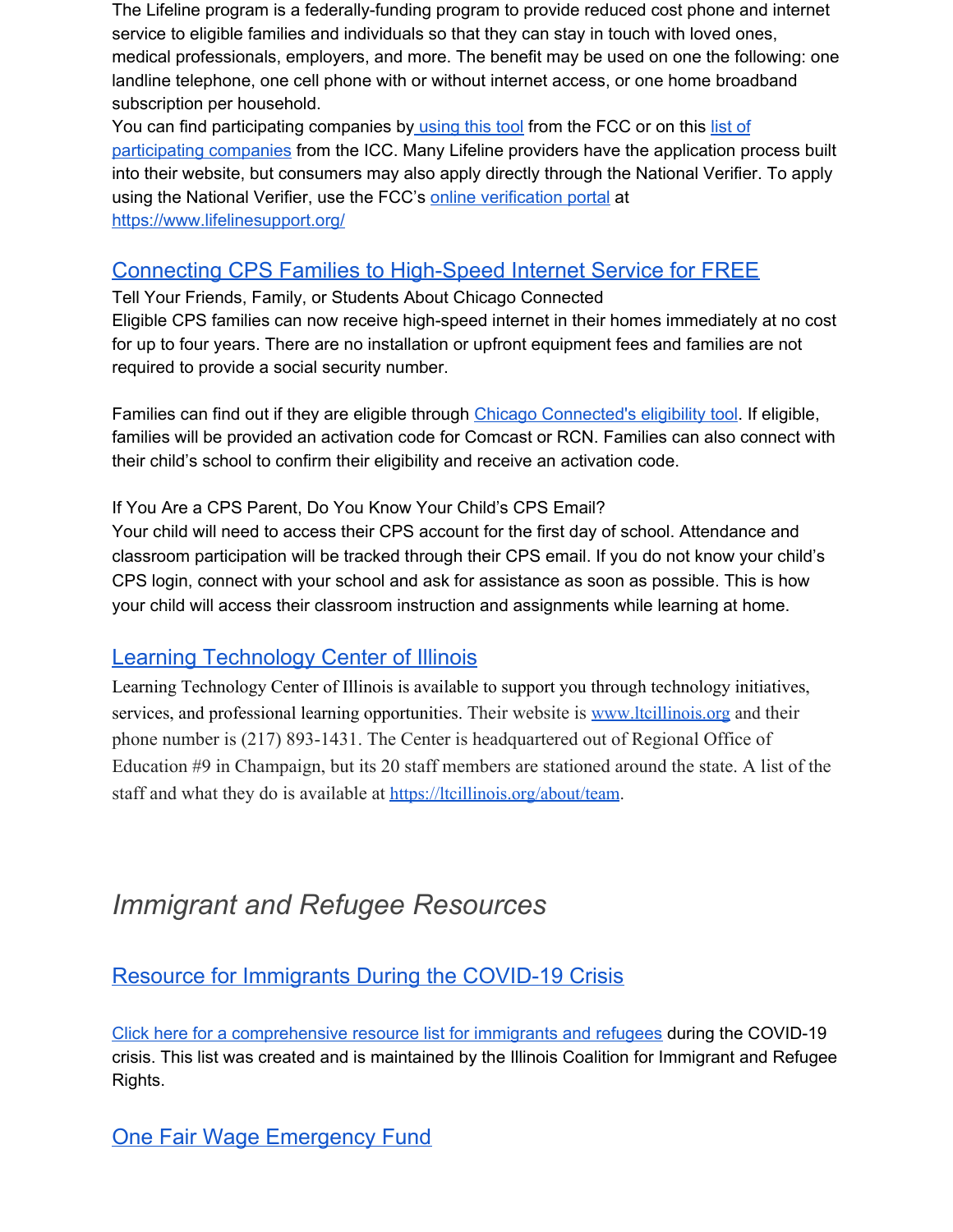The One Fair Wage Emergency Fund provides cash assistance to restaurant workers, car service drivers, delivery workers, personal service workers, and more who need the money they are getting to survive. Click here to learn more and to [apply](https://ofwemergencyfund.org/) for help. Ayuda en [Espanol.](https://ofwemergencyfund.org/ayuda)

## **Healthcare Clinics for Immigrants and Refugees**

Click here for an [interactive](https://www.icirr.org/healthcare-resources-inter-map) map of all the health clinics in Illinois that are available to all regardless of documentation status and are low cost or free, created by the Illinois Coalition for Immigrant and Refugee Rights.

# **TEACHERS**

## <span id="page-8-1"></span><span id="page-8-0"></span>*Teaching Resources*

## Teacher Resources from Autodesk

Autodesk offers a free online collection of software tools on **[Tinkercad](https://www.tinkercad.com/)** that help students, teachers and parents think, create and make. It is intended to teach core skills and abilities, such as creating designs for anything they can imagine, developing circuits online and even coding, in fun and engaging ways - all virtually! Autodesk also offers free online resources for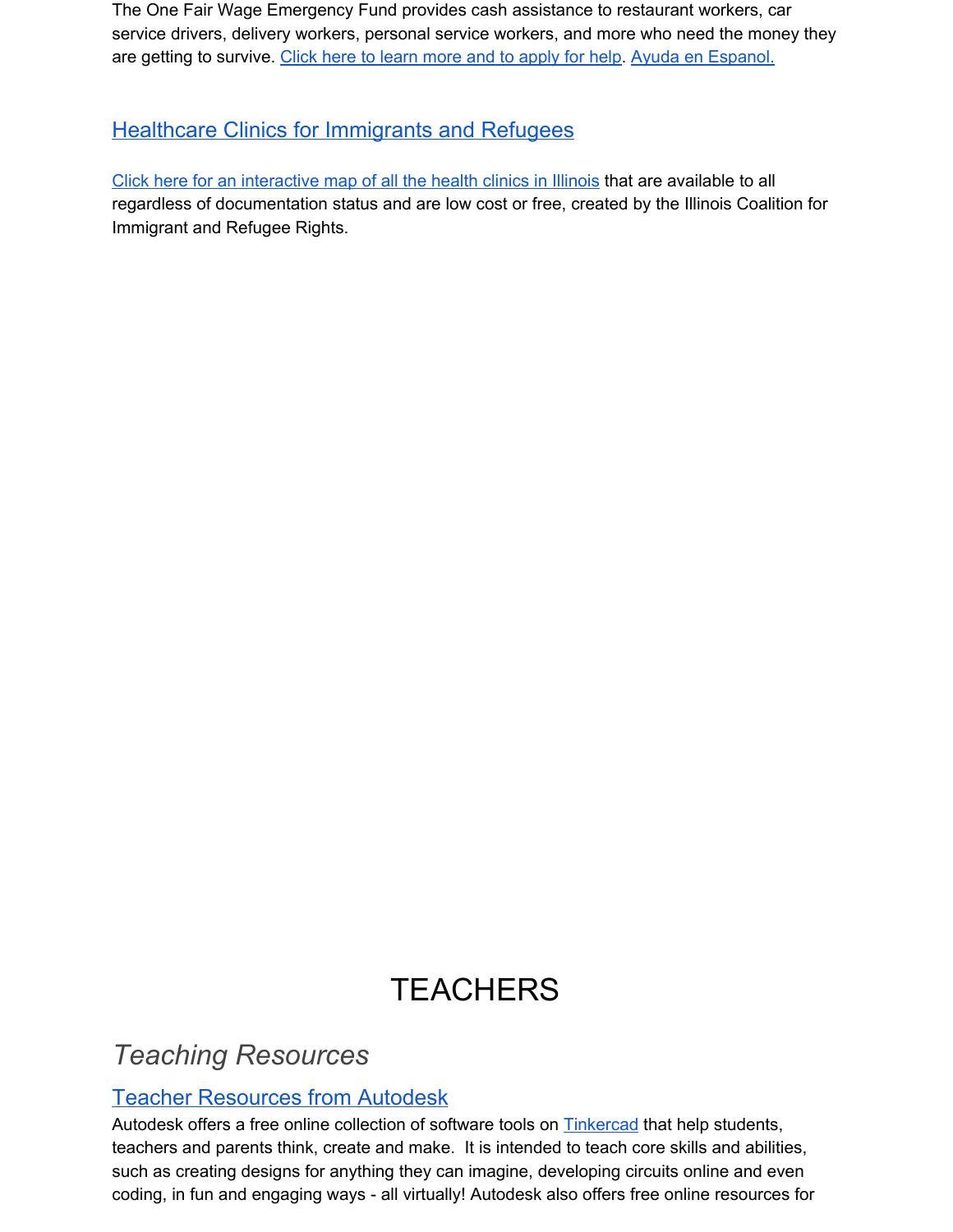teachers by teachers that offer instructions for hands-on projects and labs that K-12 students can make in the classroom or home! Teachers can search **[HERE](https://www.instructables.com/teachers/)** for instructions on how to build circuits, physics labs at home, and art projects.

### Library Resources

*Chicago Public [Libraries](https://www.chipublib.org/) -* Click here to [browse](https://www.chipublib.org/online-resources-2/) the Chicago Public Library's incredible range of online resources.

*[Lincolnwood](https://lincolnwoodlibrary.org/) Public Library -* The Lincolnwood Public Library has put together a [teacher](https://lincolnwoodlibrary.org/kids-events/teachers-guide/) [resource](https://lincolnwoodlibrary.org/kids-events/teachers-guide/) guide.

*[Morton](https://www.mgpl.org/) Grove Public Library -* The Morton Grove Public Library has a wide range of services for educators, including school assignments with library resources, extended loans, and more. [Click](http://mgpl.org/educators) here for a full list and to request materials, and contact 847-929-5102 or email [ysinfo@mgpl.org](mailto:ysinfo@mgpl.org) for more information.

*[Niles-Maine](https://www.nileslibrary.org/) Public Library -* The Niles-Maine public library has research tools for lesson planning and curriculum development, as well as resources for students [available](https://www.nileslibrary.org/teachers) here. [Click](https://www.nileslibrary.org/teacher-services) [here](https://www.nileslibrary.org/teacher-services) for contact information for the library's preschool, school, and teen liaisons.

*Skokie Public [Library](https://skokielibrary.info/services/educators-schools/) -* The Skokie Public Library works with educators to supplement classroom instruction and help students engage with the library. Click here for [resources](https://skokielibrary.info/services/educators-schools/) and contact Lorrie Hanson, School Services Librarian, at 847-324-3119 or email [schoolservices@skokielibrary.info](mailto:schoolservices@skokielibrary.info).

## <span id="page-9-0"></span>*Mental Health*

### Peer Services

Peer Services is offering free and virtual support in groups for community members struggling with drug or alcohol use on Wednesdays at 11:00 AM to 12:00 PM. Open to adults (18+) in all stages of substance use and recovery. It is confidential, judgement-free and "drop-in" type of participation. Groups are facilitated virtually by PEER counselors via Zoom. To join, please contact Gabriela at ggarcia@peerservices.org. View updated flyers for their services as of April 2020 by clicking [here](https://www.skokie.org/DocumentCenter/View/3605) and here. Website: [www.peerservices.org](https://www.peerservices.org/) Phone: 847-492-1778

### [Illinois](https://static1.squarespace.com/static/57a7a158c534a5bcfbe3b4c3/t/5ddd8042238a18316c53c466/1574797380064/Warm+Line+Brochure+6.5.18+tjh.pdf) Warm Line

A mental health service to anyone in Illinois. Phone lines are open Monday - Friday 8:00am-5:00pm.

FREE resource for:

- Mental Health
- Substance Use
- Suicide Prevention
- Community Resources
- Emotional Support

Phone: 866-359-7953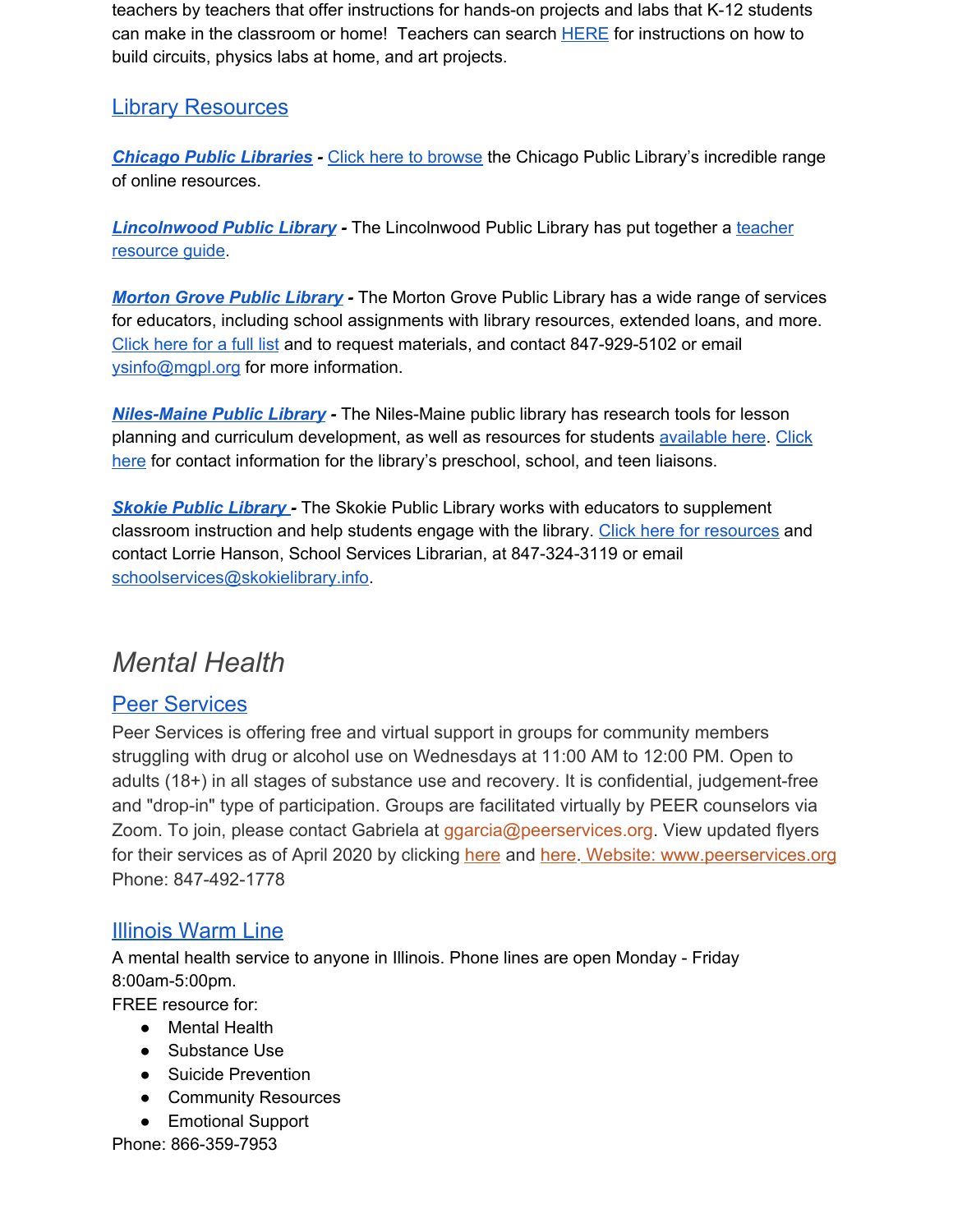## <span id="page-10-0"></span>*Union Resources*

**Illinois [Federation](https://www.ift-aft.org/covid) of Teachers Illinois Education [Association](https://ieanea.org/resources/)** Chicago [Teachers](https://www.ctulocal1.org/covid19/resources/) Union

# **STUDENTS**

<span id="page-10-2"></span><span id="page-10-1"></span>*Extra Help*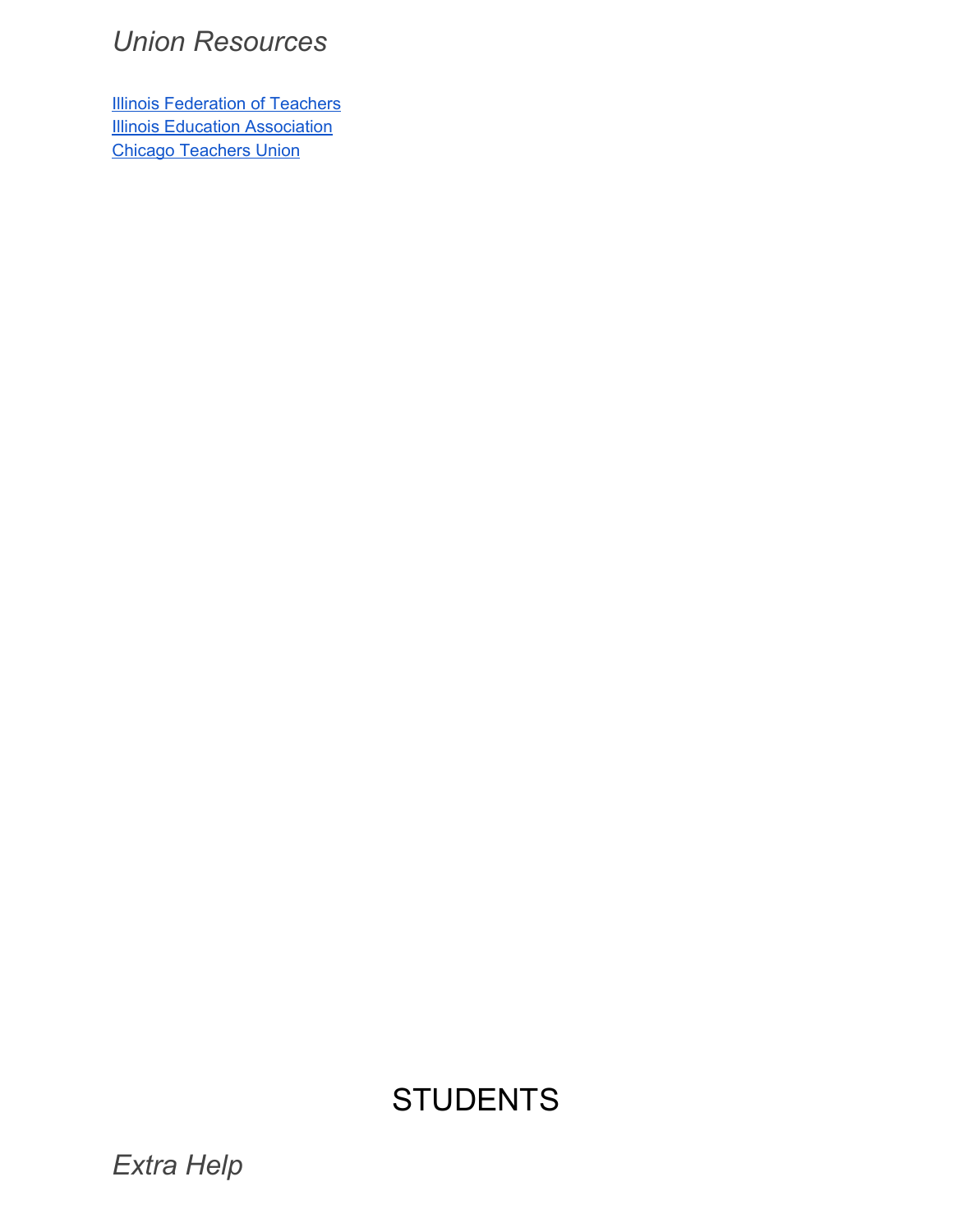#### **Chicago Public Library**

Most Chicago Public Library locations have reopened. You can find [COVID-19](https://www.chipublib.org/faq/covid-19-reopening/?_ga=2.183422182.1766970376.1597412852-2083650044.1579274603#facilities-2) FAQs and find library [locations](https://chipublib.bibliocommons.com/locations/?_ga=2.254837448.1729501979.1598902914-48143669.1598902914) and hours here.

Click here for online learning [resources](https://www.chipublib.org/resources-types/learning/), including homework help from 11AM to 11PM daily, resume assistance, and more.

#### **Lincolnwood Public Library**

The Lincolnwood Public Library building is open to Lincolnwood residents. Click here for [hours](https://lincolnwoodlibrary.org/reopening/) and [details.](https://lincolnwoodlibrary.org/reopening/)

The Library has a wide range of resources for students, parents, and educators. [Find](https://lincolnwoodlibrary.org/kids-events/kids-teens-home/#) the library's website with [resources](https://lincolnwoodlibrary.org/kids-events/kids-teens-home/#) here.

Click here for [Lincolnwood](https://lincolnwoodlibrary.org/kids-events/homework-help/) Public Library's homework help resources, including online tutoring, dat bases, help with [language](https://lincolnwoodlibrary.org/kids-events/homework-help/) classes, study guides, and more[.](https://lincolnwoodlibrary.org/kids-events/homework-help/)

#### **Morton Grove**

The Morton Grove Public Library put together an extensive list of resources for students [found](https://www.mgpl.org/blog/how-library-can-support-your-school-year) [here.](https://www.mgpl.org/blog/how-library-can-support-your-school-year)

#### **Niles-Maine Public Library**

Technology appointments are available for Niles-Maine residents (and a first-come first-serve basis for non-residents). You can use a computer, make copies, and fax/scan documents.

The Niles-Maine Public Library has put together online [resources](https://www.nileslibrary.org/homework-help) for teens and [younger](https://www.nileslibrary.org/kids) students, including [preschoolers](https://www.nileslibrary.org/kids) and babies. The library pays for subscriptions that all are able to use and includes homework help.

The LIbrary is hosting a Virtual School 101 Workshop for parents of children in PK-5th Grade on Sunday, 9/6 from 1:30-3PM.

#### **Skokie Public Library**

The Skokie Public Library has a wide range of resources for students, parents, and educators. Find the library's full list of [resources](https://skokielibrary.info/services/educators-schools/) here.

<span id="page-11-0"></span>Click here for Skokie Public Library's homework help [resources.](https://skokielibrary.info/resources/homework-help/)

## *Fun Activities*

#### **Emily Oaks Nature Trail**

The nature trail is located at 4650 Brummel St. Skokie IL. and offers a fantastic outdoor scene. You can walk the trails before sunset to get some fresh air.

**The Trail is open the following hours**: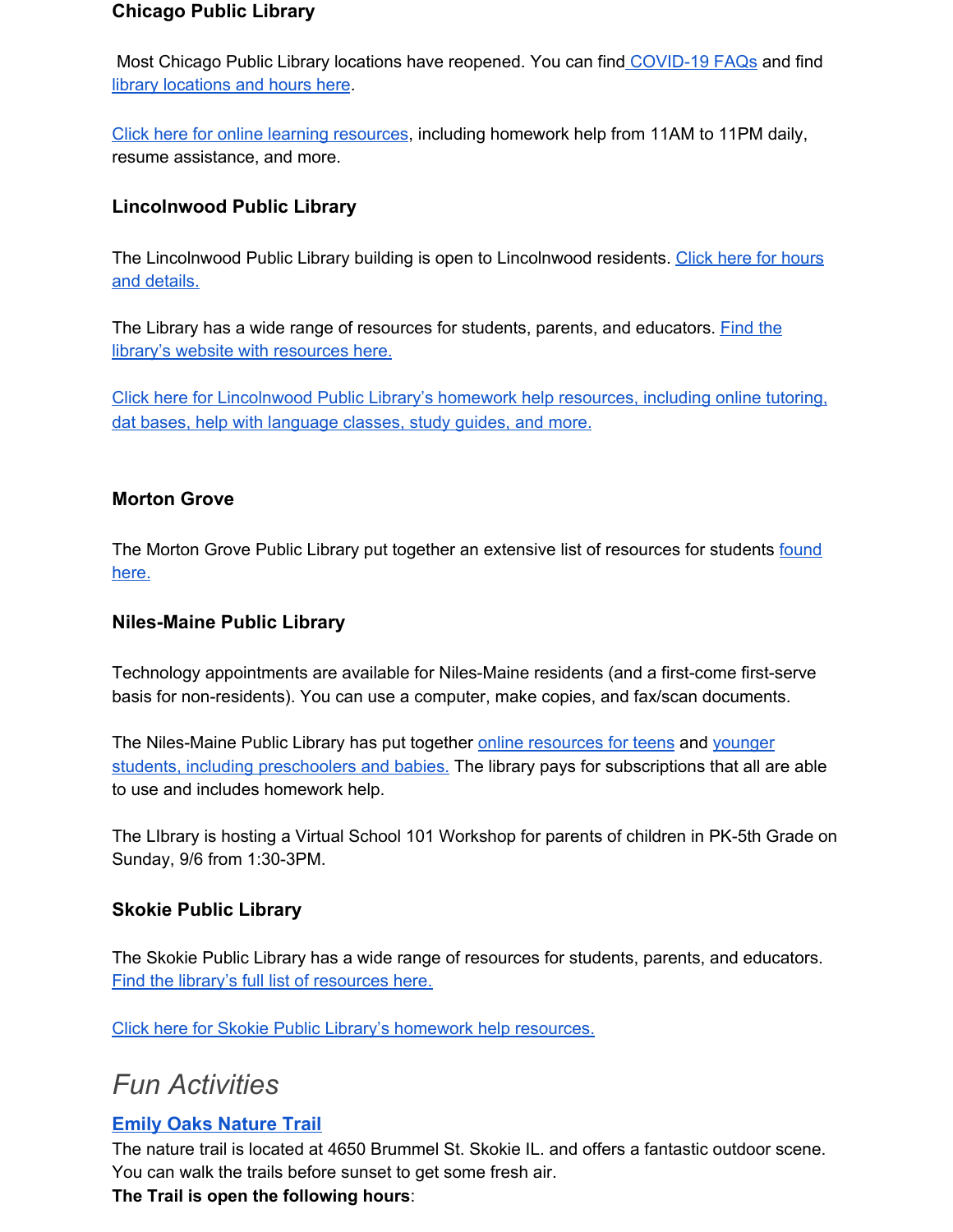Monday-Saturday: 8 a.m. – sunset Sunday: 10 a.m. – sunset The gate closes promptly at sunset, daily.

#### **[Exploratorium At Home Creative Constructions](https://www.exploratorium.edu/tinkering/our-work/creative-constructions)**

Exploratorium's website has a tab that allows you to create models at home using common materials. This activity is sure to keep you busy and leave you with an exciting masterpiece!

#### **Senator Ram Villivalam Art Contest**

State Senator Ram Villivalam (D-08) is hosting an art contest with the theme Community! Entries should represent the artist's community or what community means to the artist or artists. This could include physical locations within the community or more abstract representations of community. All students in grades 6-12 are encouraged to provide submissions until April 15. Group entries are welcome.

Click HERE for directions

#### **[Chicago Virtual Events Calendar](https://www.choosechicago.com/blog/tours-attractions/experience-chicago-online-virtual-tours-digital-experiences/)**

Chicago is home to awe-inspiring museums, iconic architecture, and world-famous sites — and you can explore them all from the comfort of your home. These digital resources allow you to experience Chicago in a new way, from virtual tours to digitized art collections.

- Art [museums](https://www.choosechicago.com/blog/tours-attractions/experience-chicago-online-virtual-tours-digital-experiences/#art)
- History [museums](https://www.choosechicago.com/blog/tours-attractions/experience-chicago-online-virtual-tours-digital-experiences/#history)
- Science [museums](https://www.choosechicago.com/blog/tours-attractions/experience-chicago-online-virtual-tours-digital-experiences/#science)
- Zoos & [animals](https://www.choosechicago.com/blog/tours-attractions/experience-chicago-online-virtual-tours-digital-experiences/#zoos)
- <u>Parks & [outdoors](https://www.choosechicago.com/blog/tours-attractions/experience-chicago-online-virtual-tours-digital-experiences/#parks)</u>
- [Architecture](https://www.choosechicago.com/blog/tours-attractions/experience-chicago-online-virtual-tours-digital-experiences/#architecture)
- [Theatre](https://www.choosechicago.com/blog/tours-attractions/experience-chicago-online-virtual-tours-digital-experiences/#theatre) & music

## <span id="page-12-0"></span>*Mental Health*

#### Rainbows For All Children

Rainbows for all Children has partnered with Mosaic Therapy to offer six (6) free virtual counseling sessions. Anyone can participate, but the target audience is children and families. Therapists provide a safe space for clients to check-in and manage stress & anxiety related to the current national emergency and uncertain times. At this time there is no cost for short term mental health check-ins. Kids and families can receive up to six (6) sessions & they will also work with finding a provider with your insurance for follow up. View updated flyer for their services [here](https://docs.google.com/forms/d/e/1FAIpQLSfHBh1PiPIlz1N-M2fWgnZMLdUpRkEEA2T-Mg_PLzuehWELLw/viewform), mental health check form here, and their website [here.](https://mosaictherapy.org/mosaictherapy-virtual-clinic/) Contact information: 855-455-0636

#### **JCFS Chicago**

JCFS is here to help people remain healthy and safe during this time by providing services via phone and virtually for our Skokie residents. Virtual Support is being provided by a new private Facebook group that features new daily content for families to access resources, ask questions and share ideas with each other. Link is found [here.](https://www.facebook.com/JCFSChicago/) Feel free to also reach out to the **Warm Line Phone Connection:** Monday- Thursday 9:00 AM-5:00 PM & Fridays 9:00 AM-4:00 PM at 855-275-5237. Emotional support is provided by a chaplin and professionals.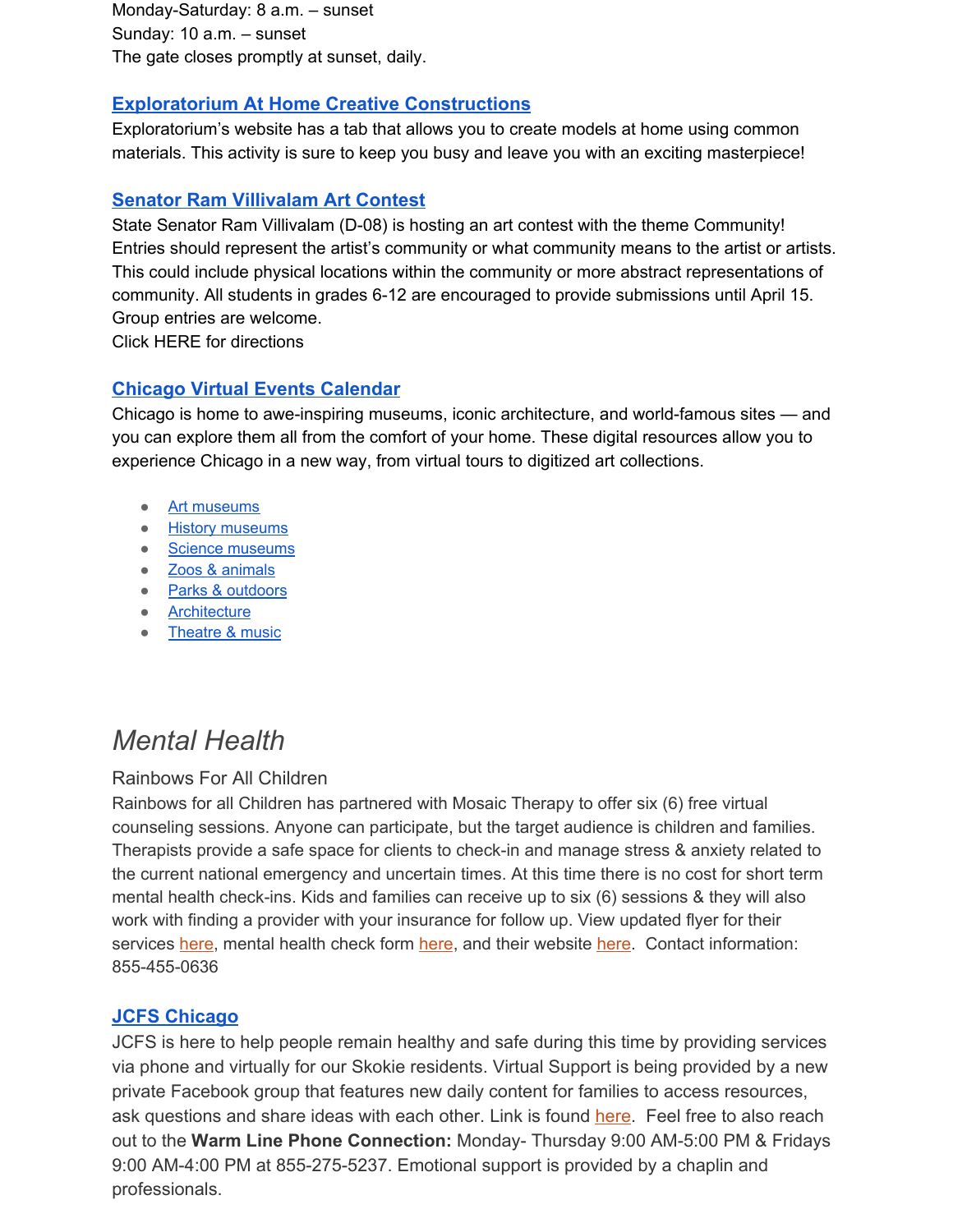#### **Rogers Behavioral Health - Skokie**

#### **Virtual support group available for parents of children with autism and mood or anxiety disorders**

Rogers in Skokie offers a free, virtual support group for parents of children struggling with autism and mood or anxiety disorders. Family therapist Julia McAndrews, ALMFT, will start the group with an educational segment focused on the unique challenges parents may face. Parents will also be able to share their experiences and provide support for each other. The group meets the third Tuesday of every month, 7 to 8:30 pm. Please email **MA-ASDparents@rogersbh.org** to sign up.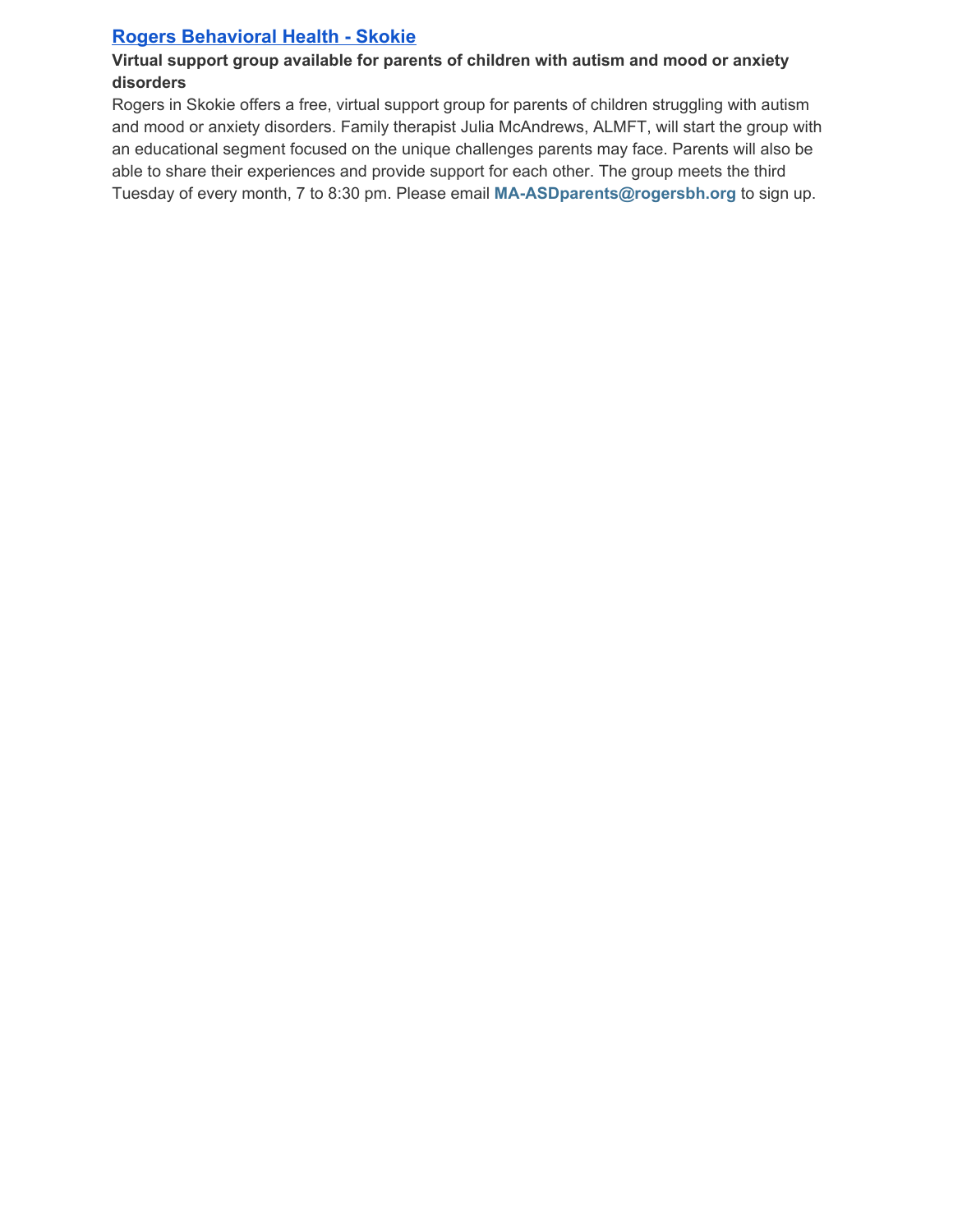# COVID-19 RESOURCES

## <span id="page-14-1"></span><span id="page-14-0"></span>*COVID-19 Questions Hotline*

If you have questions about Coronavirus, call the Illinois Coronavirus Disease (COVID-19) **Hotline** 

#### **Phone number: 1(800) 889-3931 or, Email: DPH.SICK@ILLINOIS.GOV**

Swedish Hospital's Coronavirus Help Line (773-907-7700) is staffed with clinicians who can help screen symptoms and answer questions on what to do next. Interpretive services are available to assist in most languages.

## <span id="page-14-2"></span>*Testing*

The Illinois Department of Health has worked with private industries and health care providers to expand testing in Illinois. Due to this expansion, more people can be tested. You can find a full list of facilities providing this testing in Illinois [here.](http://dph.illinois.gov/covid19/covid-19-testing-sites) There is also a map of [everywhere](https://giscorps.maps.arcgis.com/apps/webappviewer/index.html?id=2ec47819f57c40598a4eaf45bf9e0d16) you can receive a [COVID-19](https://giscorps.maps.arcgis.com/apps/webappviewer/index.html?id=2ec47819f57c40598a4eaf45bf9e0d16) test in the United States. You can find more guidance on testing from the Illinois Department of Public Health here.

**Illinois Community-Based Testing Sites and Mobile Testing Sites are free and open to all, regardless of symptoms.** Click here to see all state run [sites.](http://dph.illinois.gov/covid19/covid-19-testing-sites)

**The federal Centers for Disease Control and Prevention (CDC) and the Illinois Department of Public Health (IDPH) are currently covering the cost of the lab test for COVID-19 at other sites**. Yet, hospitals might still charge their own fees for collecting the specimens, which then could be billed to the patient or to the patient's health insurance issuer. Call your insurance provider to discuss available coverage. Also, if you are experiencing symptoms of COVID-19, contact your health care provider or local health department. The Illinois [Department](https://insurance.illinois.gov/Newsrls/2020/03/COVID-19-FAQ.pdf) of [Insurance](https://insurance.illinois.gov/Newsrls/2020/03/COVID-19-FAQ.pdf) (DOI) has issued a FAQ regarding insurance coverage and [COVID-19.](https://insurance.illinois.gov/Newsrls/2020/03/COVID-19-FAQ.pdf)

## <span id="page-14-3"></span>*Receiving Care for COVID-19*

**List of all [Federally](https://npidb.org/organizations/ambulatory_health_care/federally-qualified-health-centerfqhc_261qf0400x/il/?location=chicago&page=2) Qualified Health Clinics (FQHCs) in Chicago**

**[Heartland](https://www.heartlandhealthcenters.org/locations/hhc-wilson/) Health Center Wilson:** 773-751-7800

**All Heartland Health Center [Locations](https://www.heartlandhealthcenters.org/locations/)**

**Chicago [Women's](http://www.chicagowomenshealthcenter.org/) Health Center:** Mon-Fri 9-4pm; 773-935-6126 by appointment only 1025 W. Sunnyside, Suite 201 Chicago, IL 60640